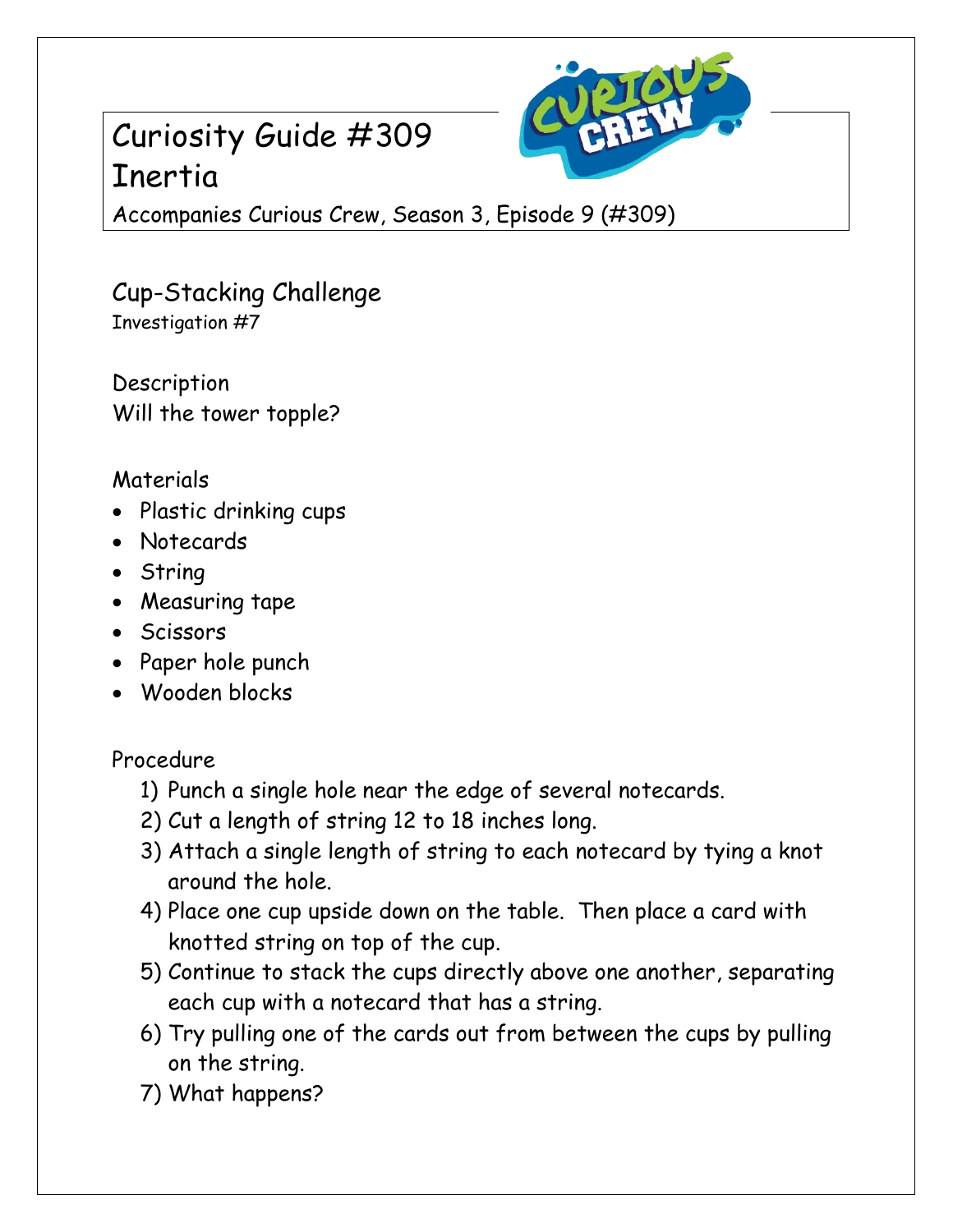- 8) Can you and your friends pull some of the cards out at the same time?
- 9) Repeat this investigation with a stack of wooden blocks.

My Results

#### Explanation

According to Newton's First Law of Motion, the Law of Inertia, an object that is still or at rest will stay at rest. An object in motion will keep moving unless another force acts on it.

The stack of cups was at rest because the *normal force* from the tower pushing up balanced the *gravity force* pulling sown. However, when the notecards were quickly pulled out, the forces were no longer balanced. The cups began to fall, stacking as they fell. The tower of blocks remains still because there is still normal force pushing up against the force of gravity, and the mass of the tower increases the total resistance or inertia.